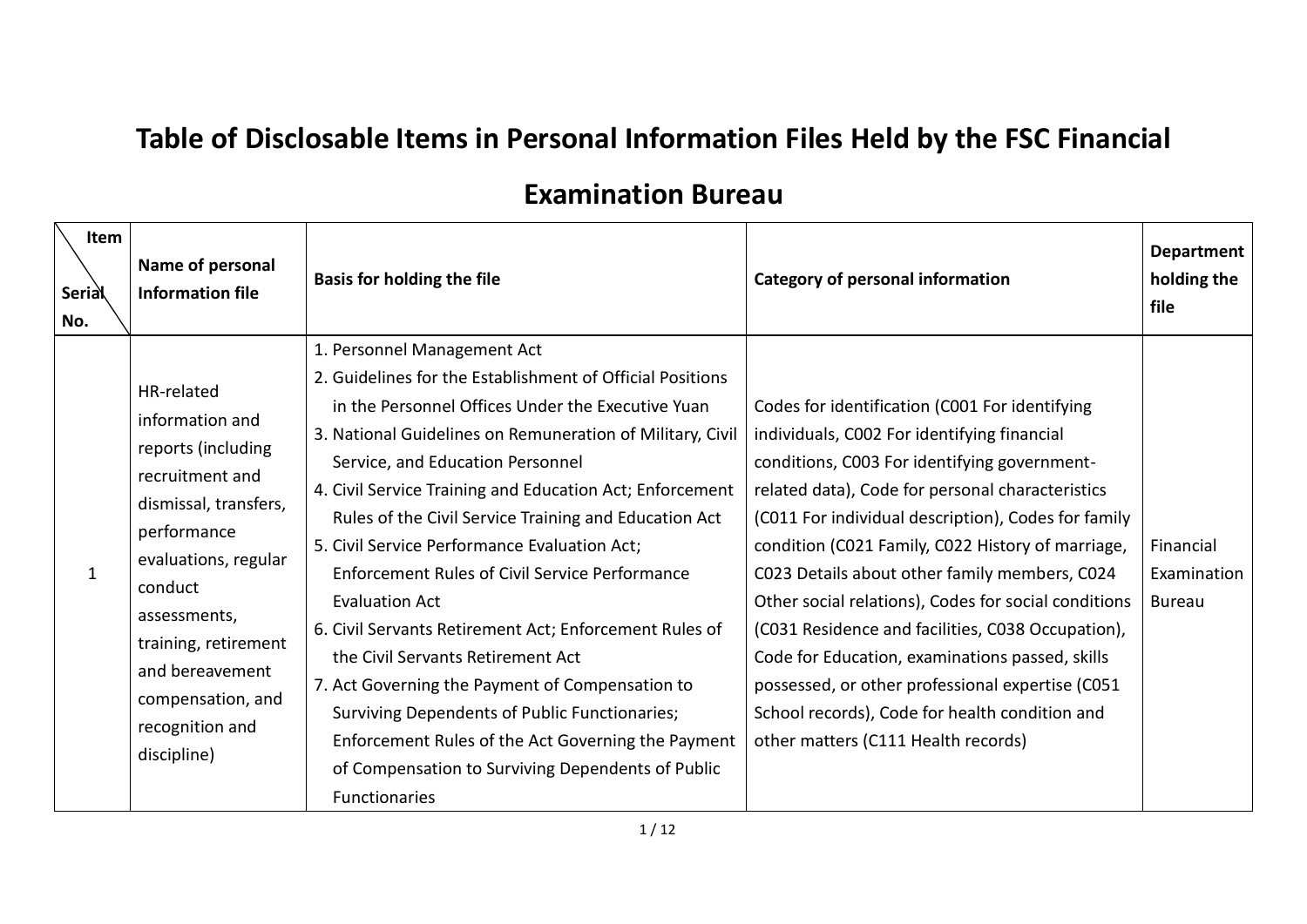| <b>Item</b><br><b>Serial</b><br>No. | Name of personal<br><b>Information file</b>                       | <b>Basis for holding the file</b>                                                                                                                                                                                                                                                                                                                                                                                                                                         | <b>Category of personal information</b>                                                                                                                                                                                                                                  | <b>Department</b><br>holding the<br>file  |
|-------------------------------------|-------------------------------------------------------------------|---------------------------------------------------------------------------------------------------------------------------------------------------------------------------------------------------------------------------------------------------------------------------------------------------------------------------------------------------------------------------------------------------------------------------------------------------------------------------|--------------------------------------------------------------------------------------------------------------------------------------------------------------------------------------------------------------------------------------------------------------------------|-------------------------------------------|
|                                     |                                                                   | 8. Civil Servants Service Act<br>9. Civil Servant and Teacher Insurance Act; Enforcement<br>Rules of Civil Servant and Teacher Insurance Act<br>10. National Health Insurance Act; Enforcement Rules of<br>the National Health Insurance Act<br>11. Statute for Establishment and Management of<br>Budget, Accounting and Statistics Agencies and BAS<br>Personnel<br>12. Act of the Establishment and Management of the<br>Government Employee Ethics Units and Officers |                                                                                                                                                                                                                                                                          |                                           |
| $\overline{2}$                      | Information on<br>contracted labor                                | Government Procurement Act                                                                                                                                                                                                                                                                                                                                                                                                                                                | Codes for identification (C001 For identifying<br>individuals, C003 For identifying government-<br>related data), Code for personal characteristics<br>(C011 Individual description), Codes for social<br>conditions (C031 Residence and facilities, C038<br>Occupation) | Financial<br>Examination<br><b>Bureau</b> |
| 3                                   | Accounting<br>documents, account<br>books, and related<br>reports | 1. Accounting Act<br>2. Organic Act Governing the Establishment of the<br><b>Financial Supervisory Commission</b>                                                                                                                                                                                                                                                                                                                                                         | Codes for identification (C001 For identifying<br>individuals, C002 For identifying financial<br>conditions, C003 For identifying government-<br>related data), Code for personal characteristics                                                                        | Financial<br>Examination<br><b>Bureau</b> |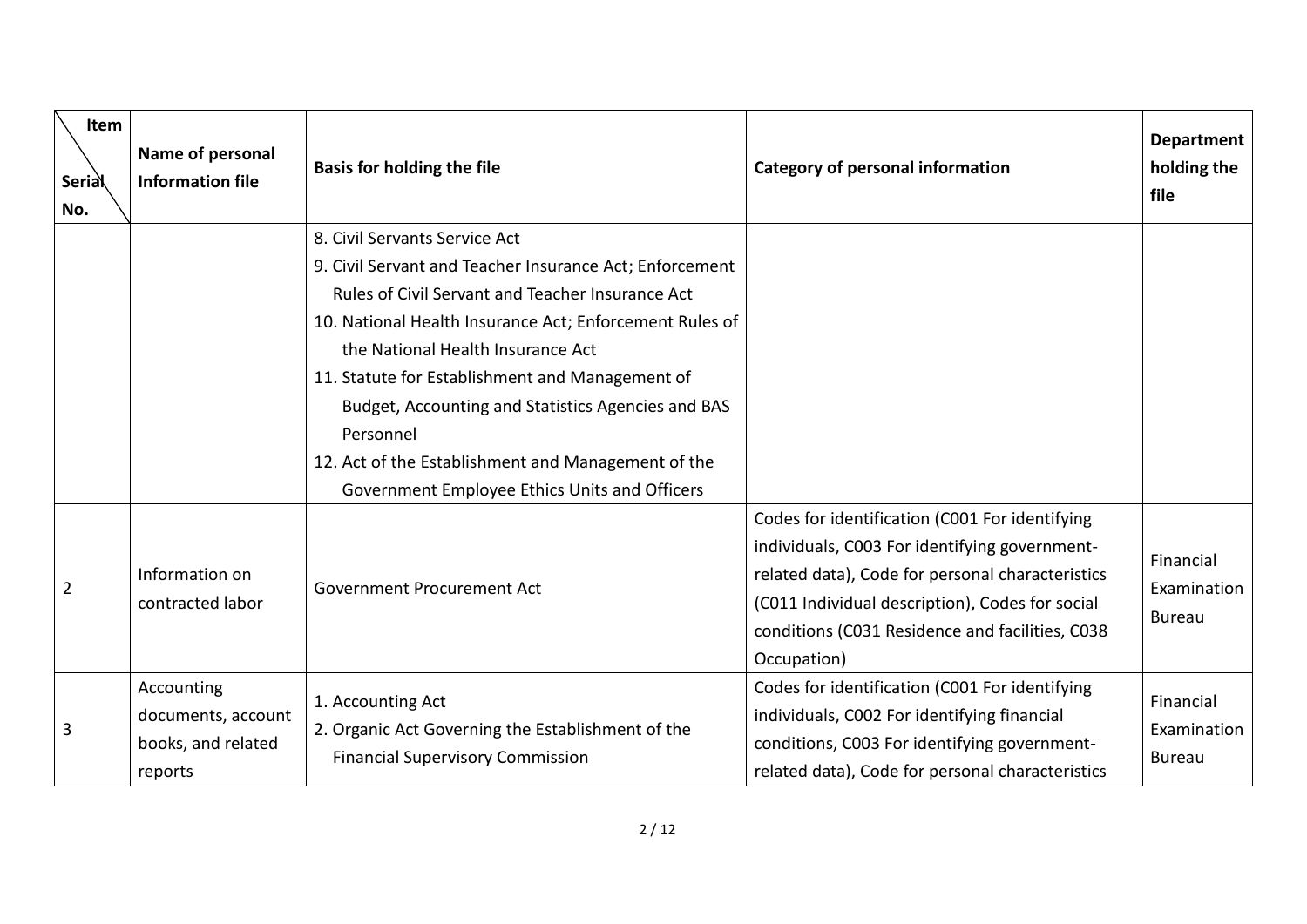| <b>Item</b><br><b>Serial</b><br>No. | Name of personal<br><b>Information file</b> | <b>Basis for holding the file</b>                       | <b>Category of personal information</b>           | <b>Department</b><br>holding the<br>file |
|-------------------------------------|---------------------------------------------|---------------------------------------------------------|---------------------------------------------------|------------------------------------------|
|                                     |                                             |                                                         | (C011 Individual description), Code for social    |                                          |
|                                     |                                             |                                                         | conditions (C031 Residence and facilities)        |                                          |
|                                     |                                             |                                                         | Codes for identification (C001 For identifying    |                                          |
|                                     |                                             |                                                         | individuals, C002 For identifying financial       |                                          |
|                                     |                                             |                                                         | conditions, C003 For identifying government-      |                                          |
|                                     |                                             | 1. Organic Act Governing the Establishment of the       | related data), Codes for personal characteristics |                                          |
|                                     |                                             | <b>Financial Supervisory Commission</b>                 | (C011 Individual description, C012 Physical       |                                          |
|                                     |                                             | 2. Organic Act Governing the Establishment of the       | description, C013 Habits, C014 Characteristics),  |                                          |
|                                     | Information related                         | Financial Examination Bureau, Financial Supervision     | Codes for family condition (C021 Family, C022     | Financial                                |
| 4                                   | to financial                                | Commission                                              | History of marriage, C023 Details about other     | Examination                              |
|                                     | examinations                                | 3. Directions for the Council of Agriculture, Executive | family members, C024 Other social relations),     | <b>Bureau</b>                            |
|                                     |                                             | Yuan, in Commissioning the Financial Supervisory        | Codes for social conditions (C031 Residence and   |                                          |
|                                     |                                             | Commission to Conduct Examinations of the               | facilities, C032 Properties, C038 Occupation),    |                                          |
|                                     |                                             | Operations of Agricultural Financial Institutions       | Code for Education, examinations passed, skills   |                                          |
|                                     |                                             |                                                         | possessed, or other professional expertise (C051  |                                          |
|                                     |                                             |                                                         | School records), Code for health and other        |                                          |
|                                     |                                             |                                                         | matters (C111 Health records)                     |                                          |
|                                     | Information related                         | 1. Organic Act Governing the Establishment of the       | Codes for identification (C001 For identifying    | Financial                                |
| 5                                   | to review of internal                       | <b>Financial Supervisory Commission</b>                 | individuals, C002 For identifying financial       | Examination                              |
|                                     | audits                                      | 2. Implementation Rules of Internal Audit and Internal  | conditions, C003 For identifying government-      | <b>Bureau</b>                            |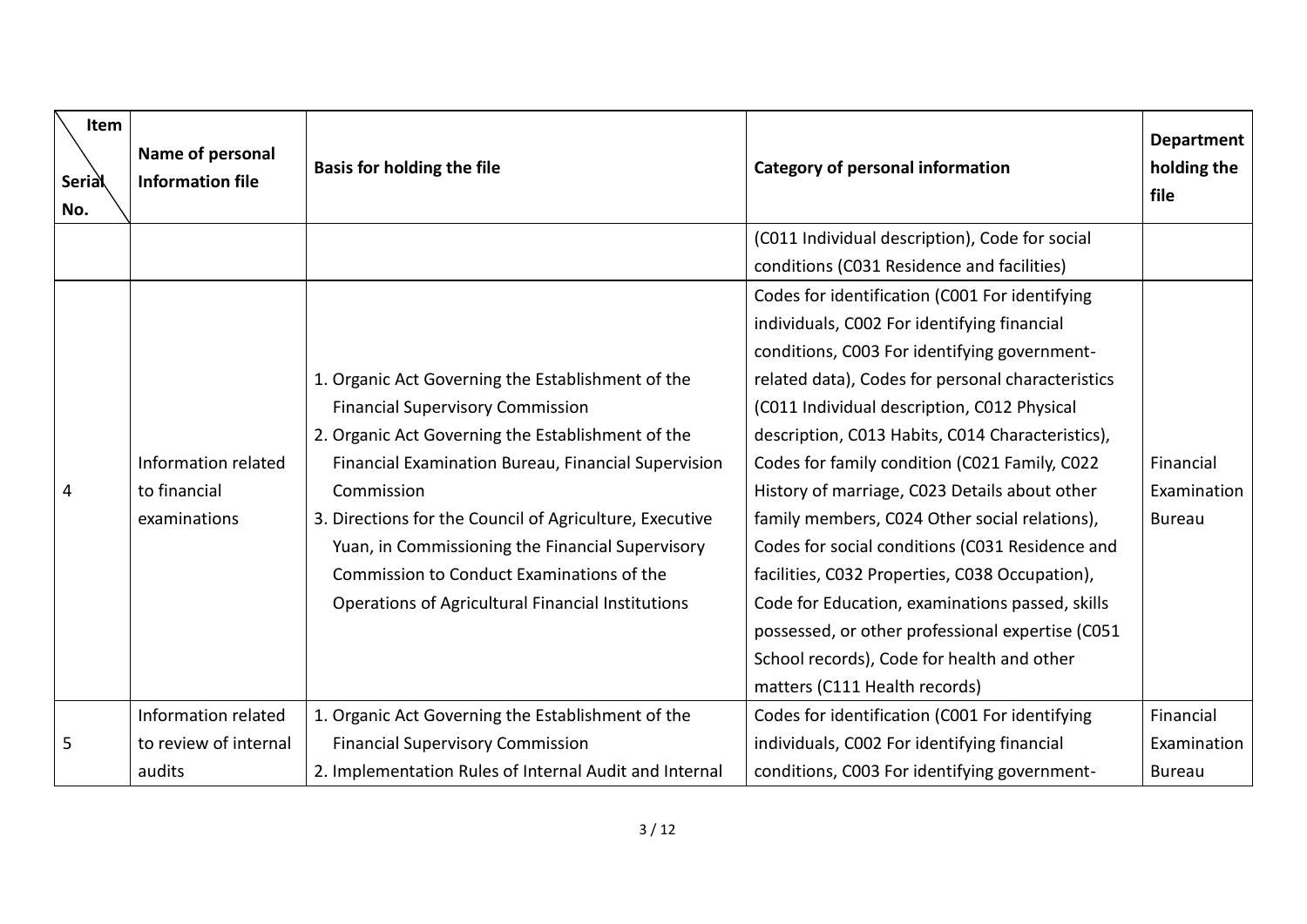| Item<br><b>Serial</b><br>No. | Name of personal<br><b>Information file</b> | <b>Basis for holding the file</b>                      | <b>Category of personal information</b>              | <b>Department</b><br>holding the<br>file |
|------------------------------|---------------------------------------------|--------------------------------------------------------|------------------------------------------------------|------------------------------------------|
|                              |                                             | Control System of Financial Holding Companies and      | related data), Code for personal characteristics     |                                          |
|                              |                                             | <b>Banking Industries</b>                              | (C011 Individual description), Codes for family      |                                          |
|                              |                                             | 3. Regulations Governing Implementation of Internal    | condition (C021 Family, C022 History of marriage,    |                                          |
|                              |                                             | Control and Auditing System of Insurance Enterprises   | C023 Details about other family members, C024        |                                          |
|                              |                                             | 4. Directions for Evaluating the Audit Work of Bills   | Other social relations), Codes for social conditions |                                          |
|                              |                                             | <b>Finance Companies</b>                               | (C031 Residence and facilities, C038 Occupation),    |                                          |
|                              |                                             | 5. Regulations Governing Responsible Persons and       | Codes for education, skills possessed, or other      |                                          |
|                              |                                             | <b>Associated Persons of Securities Firms</b>          | professional expertise (C051 School records, C052    |                                          |
|                              |                                             | 6. Regulations Governing the Establishment of Internal | <b>Qualifications or skills)</b>                     |                                          |
|                              |                                             | Control Systems by Service Enterprises in Securities   |                                                      |                                          |
|                              |                                             | and Futures Markets                                    |                                                      |                                          |
|                              |                                             | 7. Regulations Governing Qualification Requirements    |                                                      |                                          |
|                              |                                             | and Concurrent Serving Restrictions and Matters for    |                                                      |                                          |
|                              |                                             | Compliance by the Responsible Persons of Banks         |                                                      |                                          |
|                              |                                             | 8. Regulations Governing Qualification Requirements    |                                                      |                                          |
|                              |                                             | for the Founder or Responsible Persons of Financial    |                                                      |                                          |
|                              |                                             | <b>Holding Companies and Concurrent Serving</b>        |                                                      |                                          |
|                              |                                             | Restrictions and Matters for Compliance by the         |                                                      |                                          |
|                              |                                             | Responsible Persons of a Financial Holding Company     |                                                      |                                          |
|                              | Correspondence-                             | 1. Organic Act Governing the Establishment of the      | Code for identification (C001 For identifying        | Financial                                |
| 6                            | related information                         | <b>Financial Supervisory Commission</b>                | individuals), Codes for family condition (C021       | Examination                              |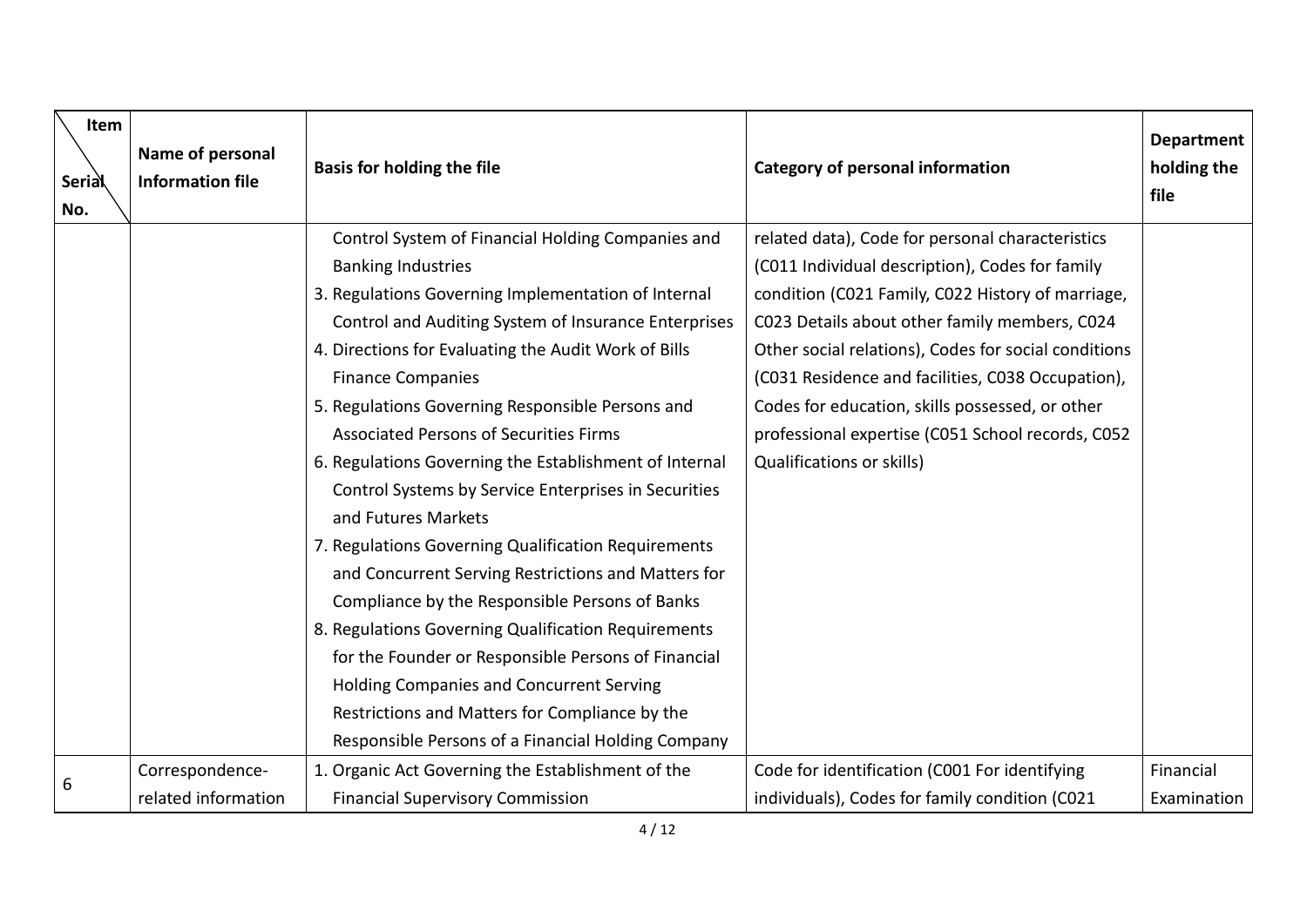| Item<br><b>Serial</b><br>No. | Name of personal<br><b>Information file</b>            | <b>Basis for holding the file</b>                                                                                                                                                                                                                                                                                                                                                                                                                                                                                                                                                                                             | <b>Category of personal information</b>                                                                                                                                                                                                                                                                                                                    | <b>Department</b><br>holding the<br>file  |
|------------------------------|--------------------------------------------------------|-------------------------------------------------------------------------------------------------------------------------------------------------------------------------------------------------------------------------------------------------------------------------------------------------------------------------------------------------------------------------------------------------------------------------------------------------------------------------------------------------------------------------------------------------------------------------------------------------------------------------------|------------------------------------------------------------------------------------------------------------------------------------------------------------------------------------------------------------------------------------------------------------------------------------------------------------------------------------------------------------|-------------------------------------------|
|                              |                                                        | 2. Organic Act Governing the Establishment of the<br>Financial Examination Bureau, Financial Supervision<br>Commission<br>3. The Banking Act of The Republic of China<br>4. The Act Governing Bills Finance Business<br>5. Directions for the Financial Supervisory Commission<br>When Handling Matters Involving the Operations of<br>the Central Bank or any Other Agency of the Central<br>Government<br>6. Implementation Rules of Internal Audit and Internal<br>Control System of Financial Holding Companies and<br><b>Banking Industries</b><br>7. Directions for evaluating the audit work of Credit<br>Cooperatives | Family, C022 History of marriage, C023 Details<br>about other family members, C024 Other social<br>relations), Codes for social conditions (C031<br>Residence and facilities, C032 Properties, C038<br>Occupation)                                                                                                                                         | <b>Bureau</b>                             |
| 7                            | Information related<br>to administrative<br>assistance | 1. Organic Act Governing the Establishment of the<br><b>Financial Supervisory Commission</b><br>2. Organic Act Governing the Establishment of the<br>Financial Examination Bureau, Financial Supervision<br>Commission<br>3. Directions for Encouragement by the Financial<br>Supervisory Commission of Public Reporting of Illegal                                                                                                                                                                                                                                                                                           | Codes for identification (C001 For identifying<br>individuals, C002 For identifying financial<br>conditions, C003 For identifying government-<br>related data), Code for personal characteristics<br>(C011 Individual description), Codes for family<br>condition (C021 Family, C022 History of marriage,<br>C023 Details about other family members, C024 | Financial<br>Examination<br><b>Bureau</b> |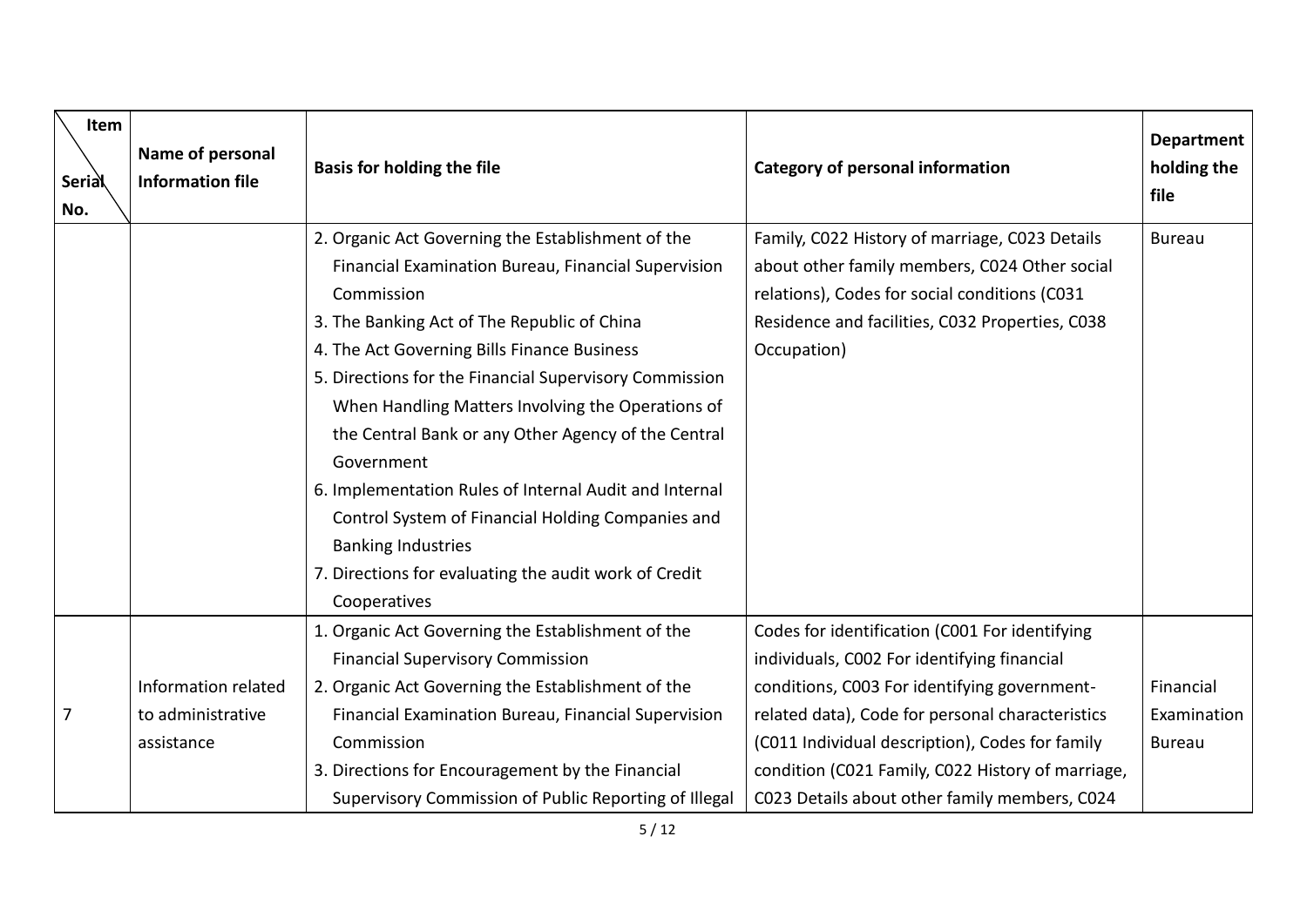| Item<br><b>Serial</b><br>No. | Name of personal<br><b>Information file</b> | <b>Basis for holding the file</b>                                                                                                                                                                                                                                                                                                                                                                                                                                                                                                                                                                                                                                                                                                                                                                         | <b>Category of personal information</b>                                                                                                                                                                                                                     | <b>Department</b><br>holding the<br>file  |
|------------------------------|---------------------------------------------|-----------------------------------------------------------------------------------------------------------------------------------------------------------------------------------------------------------------------------------------------------------------------------------------------------------------------------------------------------------------------------------------------------------------------------------------------------------------------------------------------------------------------------------------------------------------------------------------------------------------------------------------------------------------------------------------------------------------------------------------------------------------------------------------------------------|-------------------------------------------------------------------------------------------------------------------------------------------------------------------------------------------------------------------------------------------------------------|-------------------------------------------|
|                              |                                             | <b>Financial Activities</b><br>4. Guidelines for Handling by the Executive Yuan and<br>Subordinate Agencies of Petitions from the Public<br>5. Principles and Measures that a Financial Institution<br>Must Observe and Implement When Providing the<br>Contents of a Financial Examination Report<br>6. The Freedom of Government Information Law<br>7. Scope of Material Contingencies to be Reported by<br>Financial Institutions, Required Procedures, and<br><b>Other Compliance Matters</b><br>8. Scope of Material Contingencies to be Reported by<br>Insurance Enterprises, and the Range of Entities<br><b>Subject to Reporting Requirements</b><br>9. Regulations Governing Internal Audit and Internal<br>Control System of Anti-Money Laundering and<br><b>Countering Terrorism Financing</b> | Other social relations), Codes for social conditions<br>(C031 Residence and facilities, C032 Properties,<br>C038 Occupation), Code for Education,<br>examinations passed, skills possessed, or other<br>professional expertise (C051 School records)        |                                           |
| 8                            | R&D and training-<br>related information    | 1. Personnel Management Act<br>2. Organic Act Governing the Establishment of the<br>Financial Examination Bureau, Financial Supervision<br>Commission                                                                                                                                                                                                                                                                                                                                                                                                                                                                                                                                                                                                                                                     | Codes for identification (C001 For identifying<br>individuals, C003 For identifying government-<br>related data), Code for personal characteristics<br>(C011 Individual description), Codes for family<br>condition (C021 Family, C022 History of marriage, | Financial<br>Examination<br><b>Bureau</b> |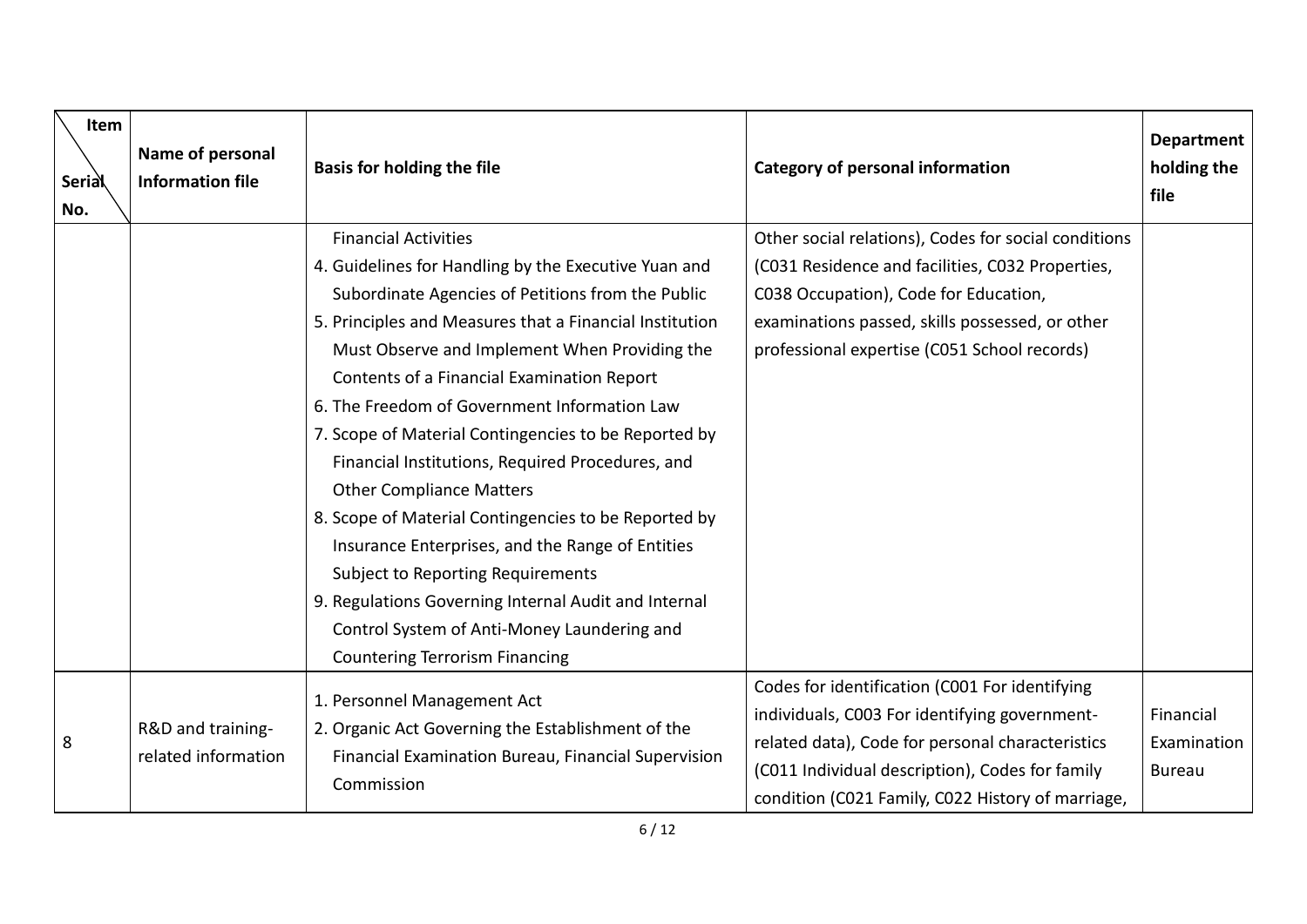| Item<br><b>Serial</b><br>No. | Name of personal<br><b>Information file</b>                 | <b>Basis for holding the file</b>                                                                                                                                                                                                                                                                                                                                                                                                                                                                                           | <b>Category of personal information</b>                                                                                                                                                                                                                                                                                                                                                                                                                                                                                                                                                                            | <b>Department</b><br>holding the<br>file  |
|------------------------------|-------------------------------------------------------------|-----------------------------------------------------------------------------------------------------------------------------------------------------------------------------------------------------------------------------------------------------------------------------------------------------------------------------------------------------------------------------------------------------------------------------------------------------------------------------------------------------------------------------|--------------------------------------------------------------------------------------------------------------------------------------------------------------------------------------------------------------------------------------------------------------------------------------------------------------------------------------------------------------------------------------------------------------------------------------------------------------------------------------------------------------------------------------------------------------------------------------------------------------------|-------------------------------------------|
|                              |                                                             |                                                                                                                                                                                                                                                                                                                                                                                                                                                                                                                             | C023 Details about other family members, C024<br>Other social relations), Codes for social conditions<br>(C031 Residence and facilities, C038 Occupation),                                                                                                                                                                                                                                                                                                                                                                                                                                                         |                                           |
|                              |                                                             |                                                                                                                                                                                                                                                                                                                                                                                                                                                                                                                             | Code for Education, examinations passed, skills<br>possessed, or other professional expertise (C051<br>School records)                                                                                                                                                                                                                                                                                                                                                                                                                                                                                             |                                           |
| 9                            | Information related<br>to financial<br>supervisory analyses | 1. The Banking Act of The Republic of China<br>2. The Act Governing Bills Finance Business<br>3. Financial Holding Company Act<br>4. Securities and Exchange Act<br>5. Insurance Act<br>6. Organic Act Governing the Establishment of the<br><b>Financial Supervisory Commission</b><br>7. Organic Act Governing the Establishment of the<br>Financial Examination Bureau, Financial Supervision<br>Commission<br>8. Guidelines for Handling by the Executive Yuan and<br>Subordinate Agencies of Petitions from the Public | Codes for identification (C001 For identifying<br>individuals, C002 For identifying financial<br>conditions, C003 For identifying government-<br>related data), Code for personal characteristics<br>(C011 Individual description), Codes for family<br>condition (C021 Family, C022 History of marriage,<br>C023 Details about other family members, C024<br>Other social relations), Codes for social conditions<br>(C031 Residence and facilities, C032 Properties,<br>C038 Occupation), Code for Education,<br>examinations passed, skills possessed, or other<br>professional expertise (C051 School records) | Financial<br>Examination<br><b>Bureau</b> |
| 10                           | HR-related<br>information                                   | 1. Organic Act Governing the Establishment of the<br><b>Financial Supervisory Commission</b>                                                                                                                                                                                                                                                                                                                                                                                                                                | Codes for identification (C001 For identifying<br>individuals, C003 For identifying government-                                                                                                                                                                                                                                                                                                                                                                                                                                                                                                                    | Financial<br>Examination                  |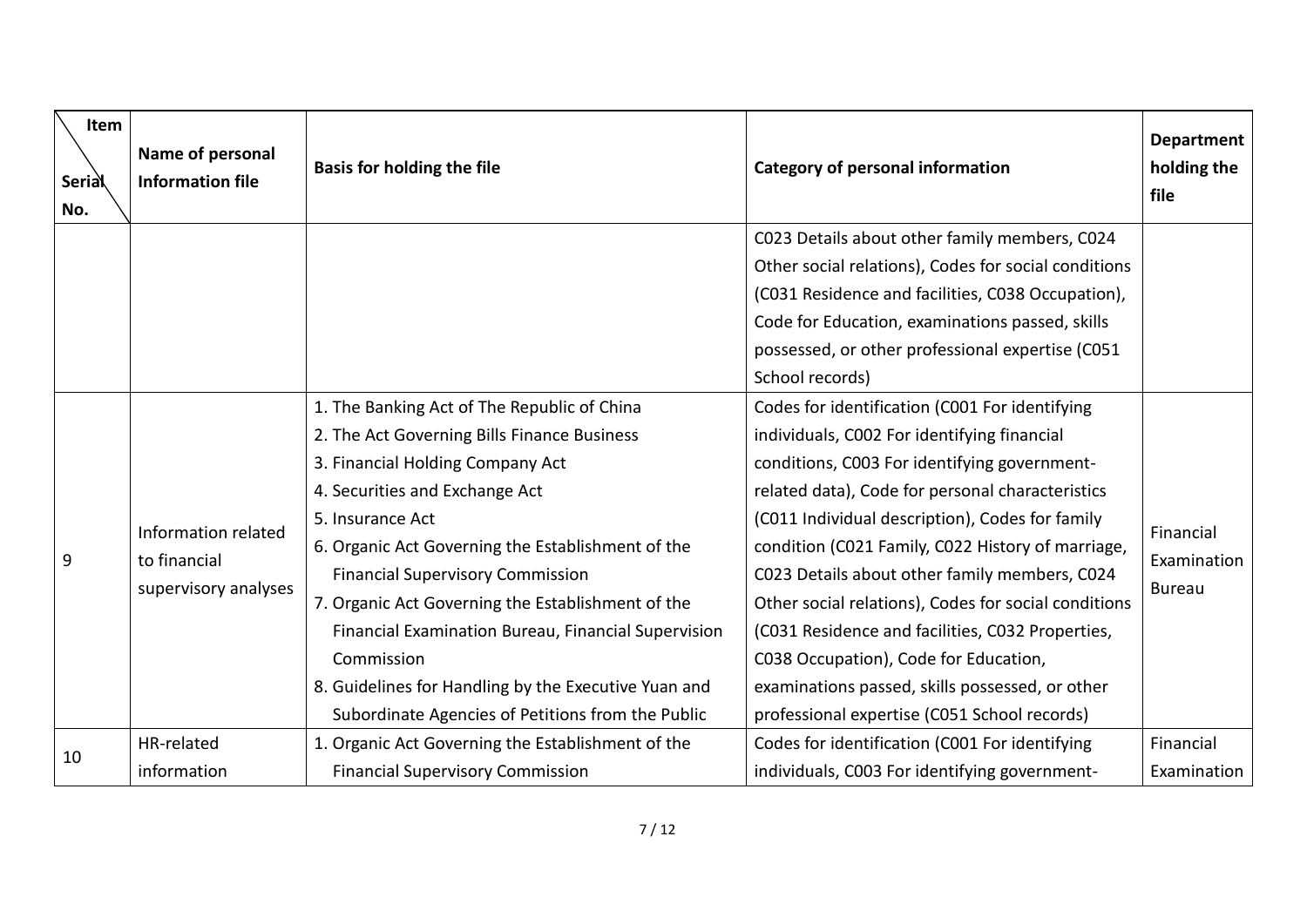| Item<br><b>Serial</b><br>No. | Name of personal<br><b>Information file</b> | <b>Basis for holding the file</b>                                                                        | <b>Category of personal information</b>                                                                                                                                                                          | <b>Department</b><br>holding the<br>file |
|------------------------------|---------------------------------------------|----------------------------------------------------------------------------------------------------------|------------------------------------------------------------------------------------------------------------------------------------------------------------------------------------------------------------------|------------------------------------------|
|                              |                                             | 2. Organic Act Governing the Establishment of the<br>Financial Examination Bureau, Financial Supervision | related data), Code for personal characteristics<br>(C011 Individual description), Codes for family                                                                                                              | <b>Bureau</b>                            |
|                              |                                             | Commission                                                                                               | condition (C021 Family, C022 History of marriage,                                                                                                                                                                |                                          |
|                              |                                             |                                                                                                          | C023 Details about other family members, C024                                                                                                                                                                    |                                          |
|                              |                                             |                                                                                                          | Other social relations), Code for social conditions                                                                                                                                                              |                                          |
|                              |                                             |                                                                                                          | (C038 Occupation), Code for Education,                                                                                                                                                                           |                                          |
|                              |                                             |                                                                                                          | examinations passed, skills possessed, or other                                                                                                                                                                  |                                          |
|                              |                                             |                                                                                                          | professional expertise (C051 School records),                                                                                                                                                                    |                                          |
|                              |                                             |                                                                                                          | Code for Health and other matters (C111 Records                                                                                                                                                                  |                                          |
|                              |                                             |                                                                                                          | of health)                                                                                                                                                                                                       |                                          |
|                              |                                             |                                                                                                          | Codes for identification (C001 For identifying                                                                                                                                                                   |                                          |
|                              |                                             |                                                                                                          | individuals, C002 For identifying financial                                                                                                                                                                      |                                          |
|                              |                                             |                                                                                                          | conditions, C003 For identifying government-                                                                                                                                                                     |                                          |
|                              |                                             |                                                                                                          | related data), Code for personal characteristics                                                                                                                                                                 |                                          |
|                              | Information related                         | 1. Act on Property-Declaration by Public Servants                                                        | (C011 Individual description), Codes for Family                                                                                                                                                                  | Financial                                |
| 11                           | to preventative                             | 2. Act on Recusal of Public Servants Due to Conflicts of                                                 | condition (C021 Family, C022 History of marriage,                                                                                                                                                                | Examination                              |
|                              | measures                                    | Interest                                                                                                 | C023 Details about other family members, C024                                                                                                                                                                    | <b>Bureau</b>                            |
|                              |                                             |                                                                                                          |                                                                                                                                                                                                                  |                                          |
|                              |                                             |                                                                                                          |                                                                                                                                                                                                                  |                                          |
|                              |                                             |                                                                                                          |                                                                                                                                                                                                                  |                                          |
|                              |                                             |                                                                                                          | Other social relations), Codes for Social conditions<br>(C031 Residence and facilities, C038 Occupation),<br>Code for Education, examinations passed, skills<br>possessed, or other professional expertise (C051 |                                          |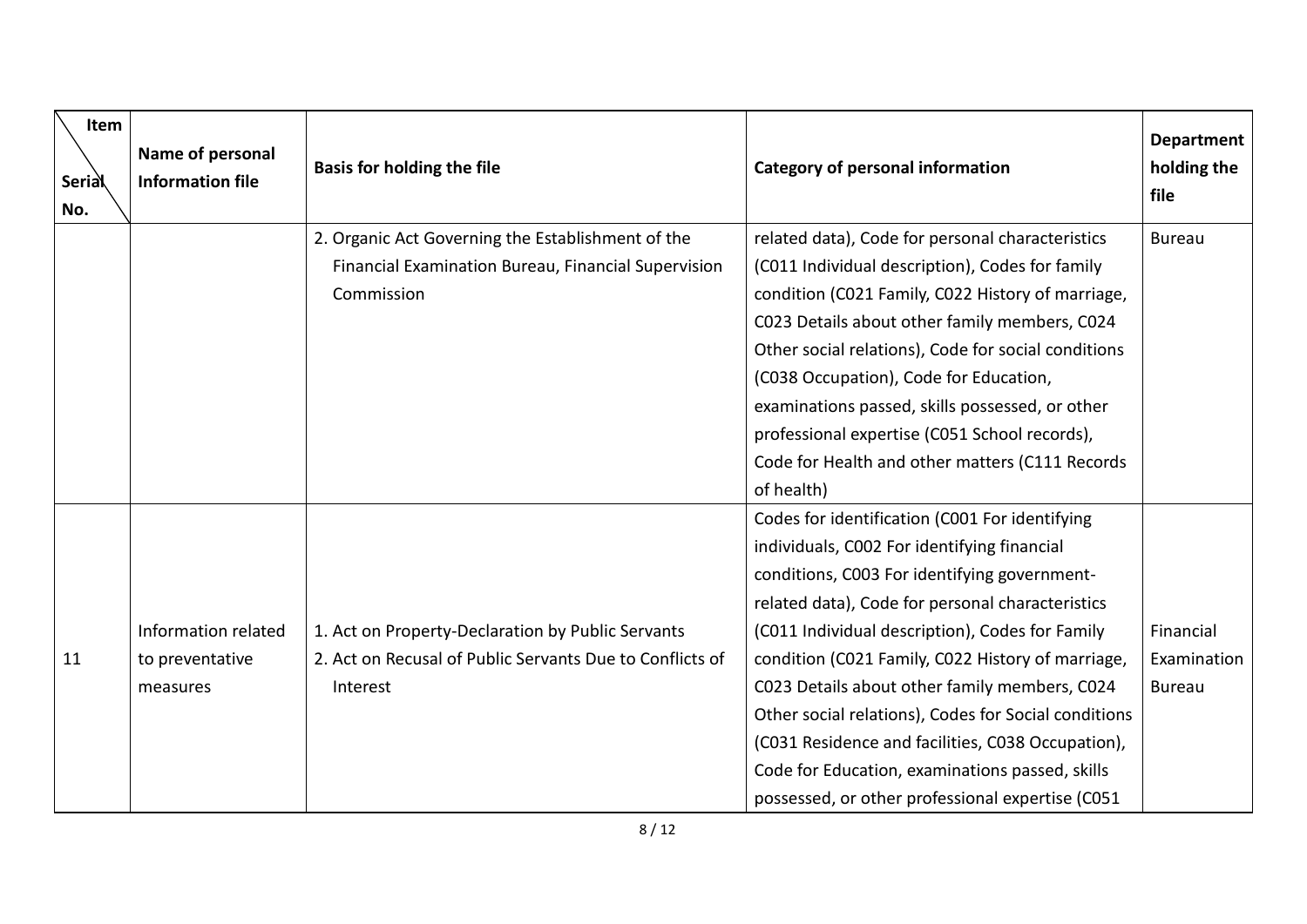| <b>Item</b><br><b>Serial</b><br>No. | Name of personal<br><b>Information file</b>                                                                                                        | <b>Basis for holding the file</b>                                                                                                                                      | <b>Category of personal information</b>                                                                                                                                                                                                                                                           | <b>Department</b><br>holding the<br>file  |
|-------------------------------------|----------------------------------------------------------------------------------------------------------------------------------------------------|------------------------------------------------------------------------------------------------------------------------------------------------------------------------|---------------------------------------------------------------------------------------------------------------------------------------------------------------------------------------------------------------------------------------------------------------------------------------------------|-------------------------------------------|
|                                     |                                                                                                                                                    |                                                                                                                                                                        | School records)                                                                                                                                                                                                                                                                                   |                                           |
|                                     |                                                                                                                                                    |                                                                                                                                                                        | Codes for identification (C001 For identifying                                                                                                                                                                                                                                                    |                                           |
|                                     |                                                                                                                                                    |                                                                                                                                                                        | individuals, C003 For identifying government-                                                                                                                                                                                                                                                     |                                           |
|                                     | Information related                                                                                                                                |                                                                                                                                                                        | related data), Codes for Family condition (C021                                                                                                                                                                                                                                                   | Financial                                 |
| 12                                  | to investigation and                                                                                                                               | Administrative Procedure Act                                                                                                                                           | Family, C022 History of marriage, C023 Details                                                                                                                                                                                                                                                    | Examination                               |
|                                     | processing                                                                                                                                         |                                                                                                                                                                        | about other family members, C024 Other social                                                                                                                                                                                                                                                     | <b>Bureau</b>                             |
|                                     |                                                                                                                                                    |                                                                                                                                                                        | relations), Codes for Social conditions (C031                                                                                                                                                                                                                                                     |                                           |
|                                     |                                                                                                                                                    |                                                                                                                                                                        | Residence and facilities, C038 Occupation)                                                                                                                                                                                                                                                        |                                           |
| 13                                  | Information related<br>to the FSC<br>Secretariat's<br>administrative<br>matters (including<br>official documents,<br>procurement<br>matters, etc.) | 1. Word processing manual<br>2. Government Procurement Act; Enforcement Rules of<br>the Government Procurement Act<br>3. Vehicle management manual                     | Codes for identification (C001 For identifying<br>individuals, C002 For identifying financial<br>conditions, C003 For identifying government-<br>related data), Code for personal characteristics<br>(C011 Individual description), Code for Social<br>conditions (C031 Residence and facilities) | Financial<br>Examination<br><b>Bureau</b> |
| 14                                  | Secretariat staff<br>management                                                                                                                    | 1. Organic Act Governing the Establishment of the<br>Financial Examination Bureau, Financial Supervision<br>Commission<br>2. Guidelines for the Management of janitors | Codes for identification (C001 For identifying<br>individuals, C002 For identifying financial<br>conditions, C003 For identifying government-<br>related data), Code for personal characteristics                                                                                                 | Financial<br>Examination<br><b>Bureau</b> |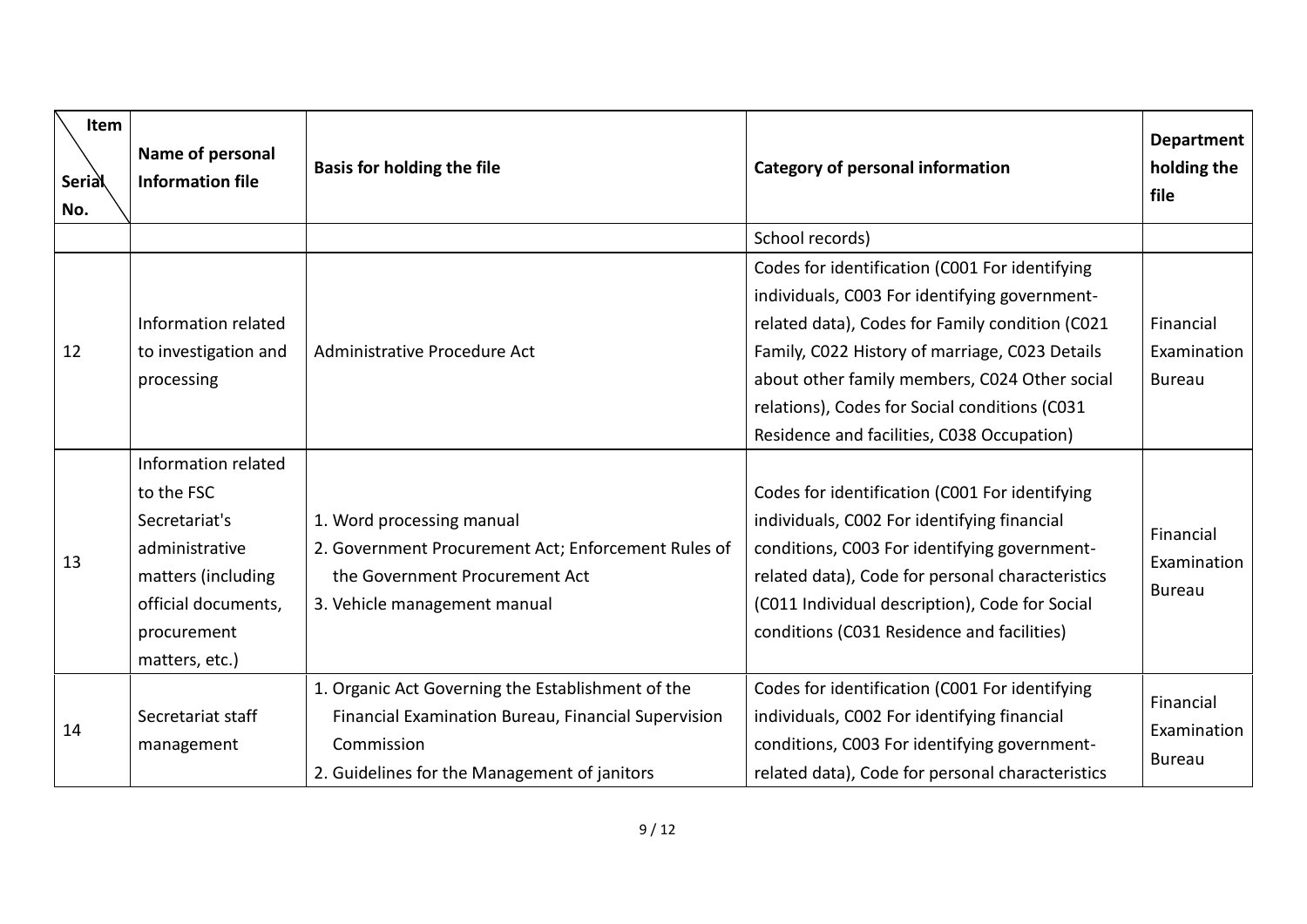| Item<br><b>Serial</b><br>No. | Name of personal<br><b>Information file</b> | <b>Basis for holding the file</b>                      | <b>Category of personal information</b>            | <b>Department</b><br>holding the<br>file |
|------------------------------|---------------------------------------------|--------------------------------------------------------|----------------------------------------------------|------------------------------------------|
|                              |                                             | 3. Cashier management manual                           | (C011 Individual description), Codes for Family    |                                          |
|                              |                                             | 4. Income Tax Act                                      | condition (C021 Family, C022 History of marriage), |                                          |
|                              |                                             | 5. National Health Insurance Act; Enforcement Rules of | Codes for Social conditions (C031 Residence and    |                                          |
|                              |                                             | the National Health Insurance Act                      | facilities, C038 Occupation), Code for Education,  |                                          |
|                              |                                             | 6. The Environmental Education Act                     | examinations passed, skills possessed, or other    |                                          |
|                              |                                             |                                                        | professional expertise (C051 School records)       |                                          |
|                              |                                             |                                                        | Codes for identification (C001 For identifying     |                                          |
|                              |                                             |                                                        | individuals, C002 For identifying financial        |                                          |
|                              |                                             | 1. Organic Act Governing the Establishment of the      | conditions, C003 For identifying government-       |                                          |
|                              | Information related                         | Financial Examination Bureau, Financial Supervision    | related data), Code for personal characteristics   | Financial                                |
| 15                           | to information                              | Commission                                             | (C011 Individual description), Code for Social     | Examination                              |
|                              | system management                           | 2. The Banking Act of The Republic of China            | conditions (C038 Occupation), Code for             | <b>Bureau</b>                            |
|                              |                                             | 3. The Act Governing Bills Finance Business            | Education, examinations passed, skills possessed,  |                                          |
|                              |                                             |                                                        | or other professional expertise (C051 School       |                                          |
|                              |                                             |                                                        | records)                                           |                                          |
|                              | Information related                         |                                                        | Codes for identification (C001 For identifying     | Financial                                |
| 16                           |                                             | <b>Government Procurement Act</b>                      | individuals, C003 For identifying government-      | Examination                              |
|                              | to IT procurements                          |                                                        | related data)                                      | <b>Bureau</b>                            |
|                              | Information related                         | Regulations on the Notification and Response of Cyber  | Code for identification (C001 For identifying      | Financial                                |
| 17                           | to information                              | Security Incident                                      | individuals)                                       | Examination                              |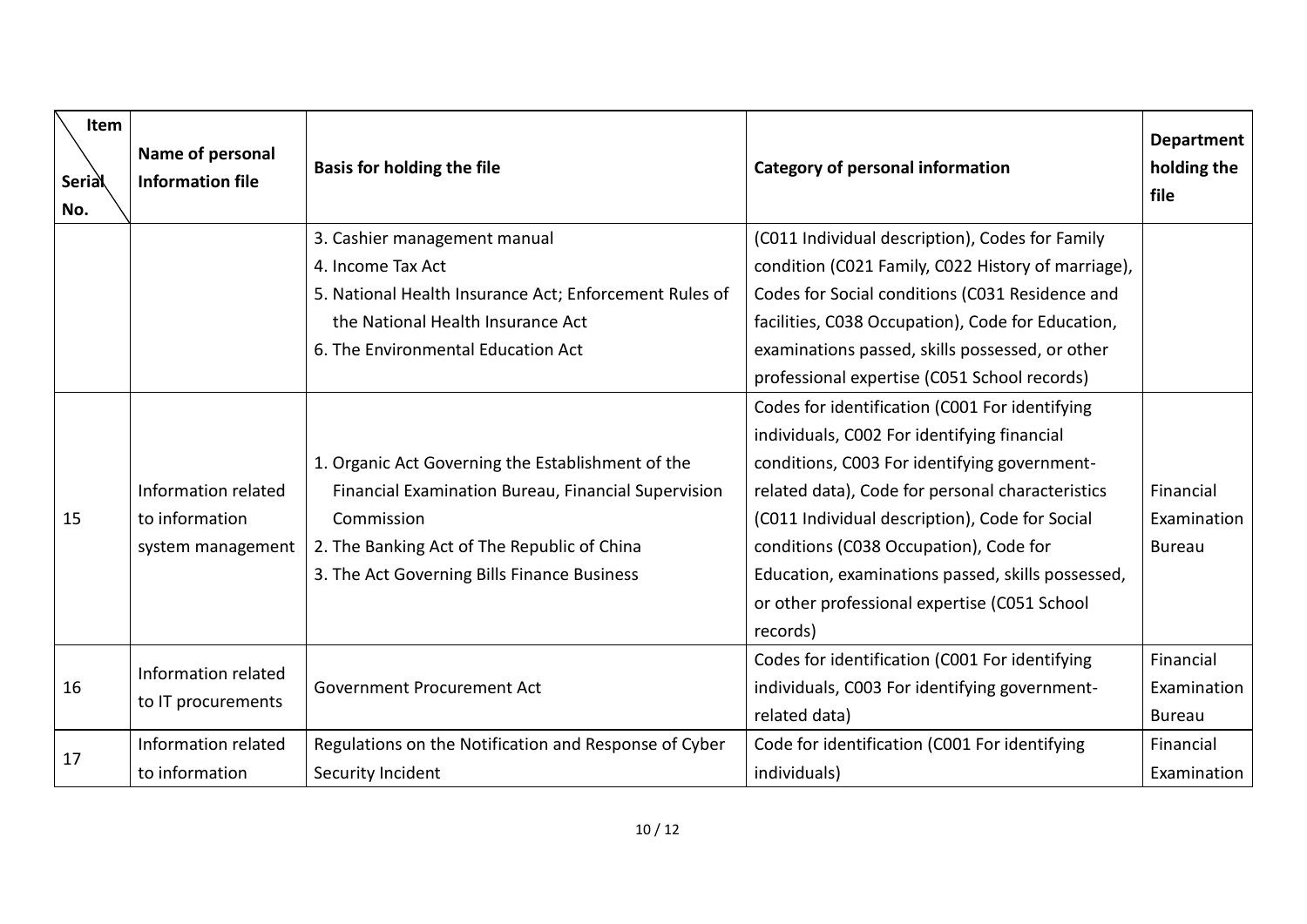| Item<br>Serial<br>No. | <b>Name of personal</b><br>Information file | <b>Basis for holding the file</b> | <b>Category of personal information</b> | <b>Department</b><br>holding the<br>file |
|-----------------------|---------------------------------------------|-----------------------------------|-----------------------------------------|------------------------------------------|
|                       | security                                    |                                   |                                         | <b>Bureau</b>                            |
|                       | management                                  |                                   |                                         |                                          |

| Specific purposes for the    | Life and health insurance matters (001), Human resource management (including recruitment, separation, employee              |
|------------------------------|------------------------------------------------------------------------------------------------------------------------------|
| <b>Financial Examination</b> | profile, current position, education, working experience, examination distribution, life-long learning, training and         |
| Bureau's holding of personal | development, performance management, Verification of qualifications, compensation, attendance records, benefits, check       |
| information files            | for any deprivation of civil rights, special check (background), other personnel management matters) (002), Civil servant    |
|                              | property declarations, Avoidance of conflict of interest and political donations (014), Opinion polls (024), National health |
|                              | insurance, labor insurance, farmers insurance, national pension insurance, or other social insurance (031), Deposits and     |
|                              | remittances (036), Financial service firms' collection and processing of information in accordance with legal and financial  |
|                              | supervisory requirements (059), Financial supervision, regulation, and examination purposes (061), Youth development         |
|                              | administration (062), Procurement and supply management (107), Education or training administration (109), Handling of       |
|                              | complaints, petitions, and whistleblower reports (113), Job placement, career planning, and management (117), Tax            |
|                              | administration (120), Anti-corruption administration (128), Information (communication) services (135), Information          |
|                              | (communication) and database management (136), Information security and management (137), Management of auxiliary            |
|                              | and logistical support (150), Environment protection (165), Internal management, supervision of public affairs, and          |
|                              | provision of administrative assistance and related services by other central government authorities and their subordinate    |
|                              | agencies (171), Other judicial administration (174), Other internal management, supervision of public affairs, and provision |
|                              | of administrative assistance and related services by local government authorities and their subordinate agencies (175),      |